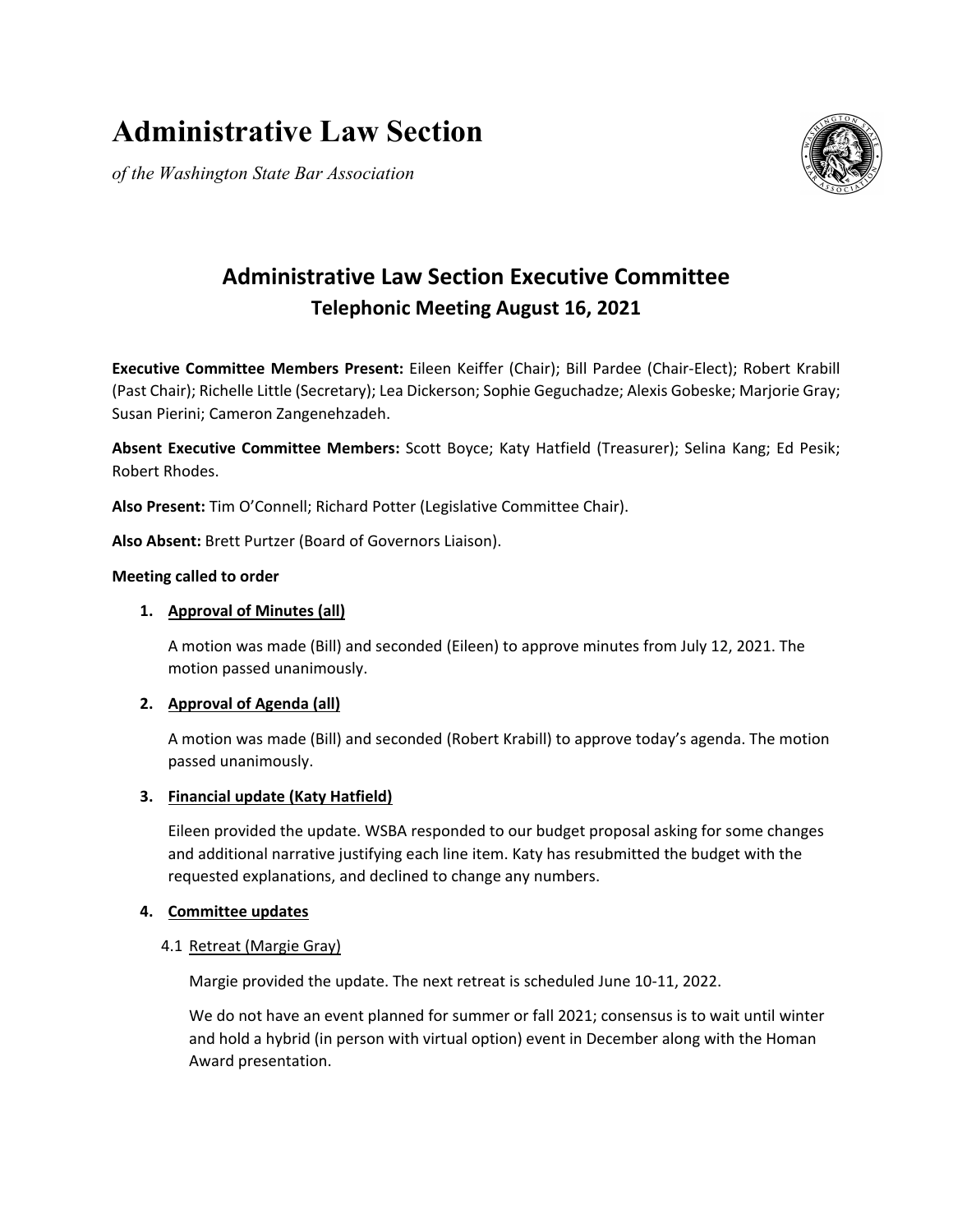#### 4.2 Legislative (Richard Potter)

Richard reported that topics of interest to the section have not been on the agendas for recent meetings of the legislative committees that usually handle such bills, and that the agendas for meetings in the next month also do not cover such topics.

Richard gave an informational report on his and John Gray's recent submission of comments, in their personal capacity, to the Human Rights Commission, recommending that the HRC's pending public records rulemaking be expanded to include adoption of a rule complying with the Public Records Act's indexes requirements [RCW 42.56.070(5)]. Richard also reported that he had that morning seen a proposed rulemaking notice by the Board of Registration for Professional Engineers and Land Surveyor that would use the agency's record retention schedule as a "record index." Richard and John believe such an approach does not comply with the PRA because if would at best list just categories of records and would not identify specific documents, such as decisions in adjudicatory cases. Richard and John will probably submit comments in that matter.

The Executive Committee briefly discussed previous authorizations for Richard and John to speak on behalf of the Section on a couple of matters, one of which was the Environmental and Lands Use Hearings Office's implementation of 2019 and 2020 legislative requirements to provide a searchable online database of its three boards' hearing decisions. It has been several months since Richard presented an update on the ELUHO project, so he will contact the agency's director for that information and pass it on to the Executive Committee.

The Executive Committee raised the question of whether it should authorize Richard and John to speak on behalf of the Section in rulemaking that concern compliance with the PRA's indexes requirements. Richard will send the Executive Committee any draft comments that he and John work up for the BRPELS case. WSBA's Legislative Comment Policy applies to rulemakings. Comments are due in the BRPELS matter on September 15, and a video hearing will be held at 6:00PM that same day.

#### 4.3 Publications & Practice Manual (Richelle Little, Selina Kang)

Richelle provided an update. We have heard back from Lexis Nexis about our request for access to the online publication. Lexis requested a timeline by which we could have an update ready. They have not yet provided the list of when chapters were last updated.

# 4.4 CLE (Bill Pardee)

Sophie's firm is leading a mini-CLE on August 26, "101 Cell Site Leasing for Municipal Attorneys and Small Cell Deployment in the 5G Era." No mini-CLE will be held in September. Bill will present on various tax appeal procedures in October, tentative date is 10/25/21.

The July CLE was successful, but not as well-attended as expected; Robert Krabill suggested we may need to advertise a bit more aggressively to reach more interested attorneys. Susan noted that the topic was worth repeating in a future presentation, based on the lively discussion participants were engaged in.

#### 4.5 Diversity and Outreach (Alexis Gobeske/Robert Rhodes)